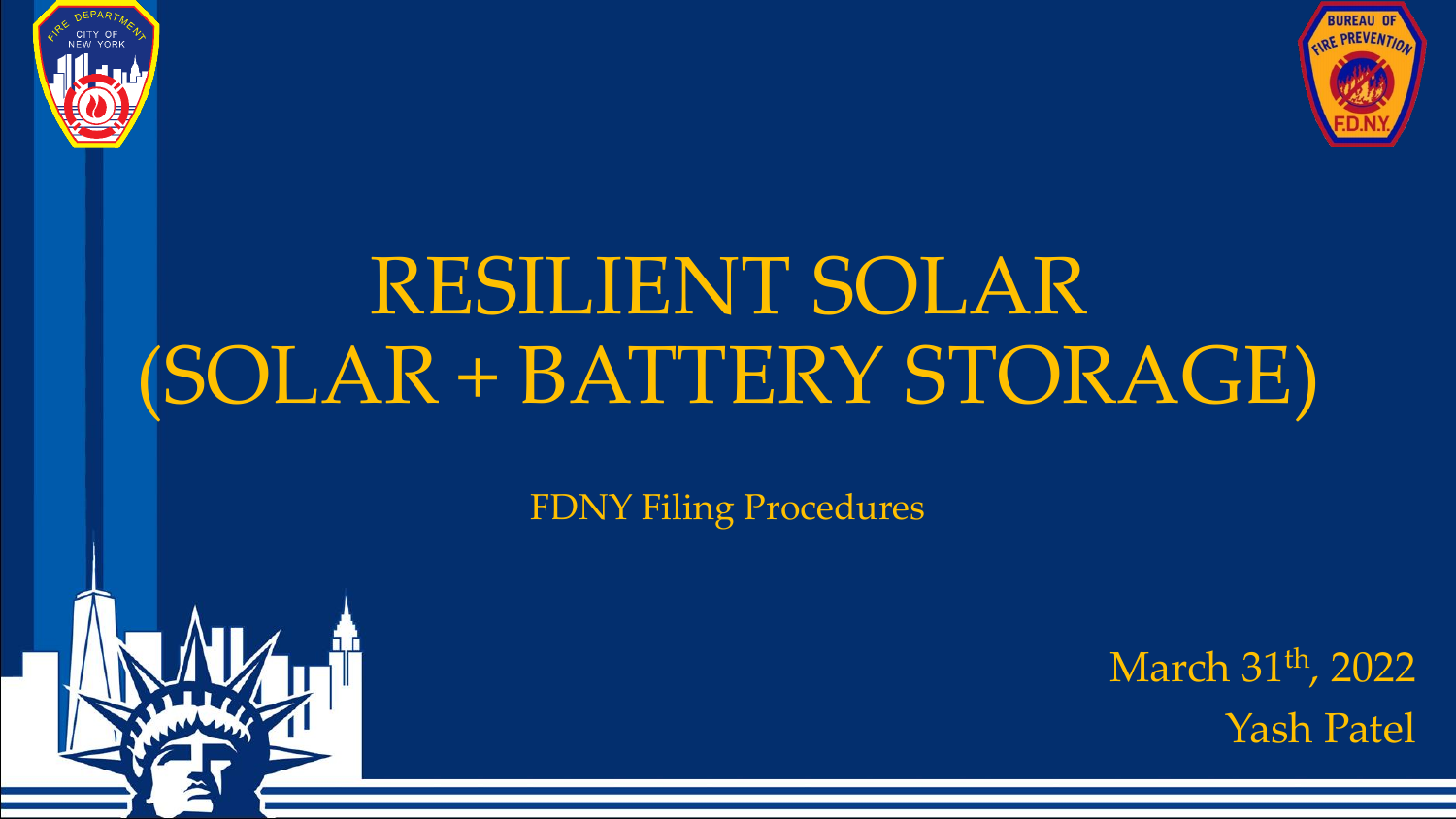



- CUNY in conjunction with FDNY has drafted permitting process guidelines for Outdoor Lithium Ion
- Other chemistries will follow similar procedure, but pertinent information will vary based on technology
- All application submissions must be done online through the FDNY business portal

[FDNY Business Portal](https://www1.nyc.gov/site/fdny/business/support/fdny-business.page)

[FDNY Outdoor Stationary Storage Battery Systems](https://www1.nyc.gov/assets/fdny/downloads/pdf/codes/3-rcny-608-01.pdf) Rule

[FDNY Fire Code 2022](https://www1.nyc.gov/site/fdny/codes/fire-code/proposed-fire-code.page) 

[Energy Storage System Permitting and Interconnection Process](https://nysolarmap.com/media/2101/li-ion-permitting-guide-2020-updated_11320.pdf) [Guide For New York City](https://nysolarmap.com/media/2101/li-ion-permitting-guide-2020-updated_11320.pdf)

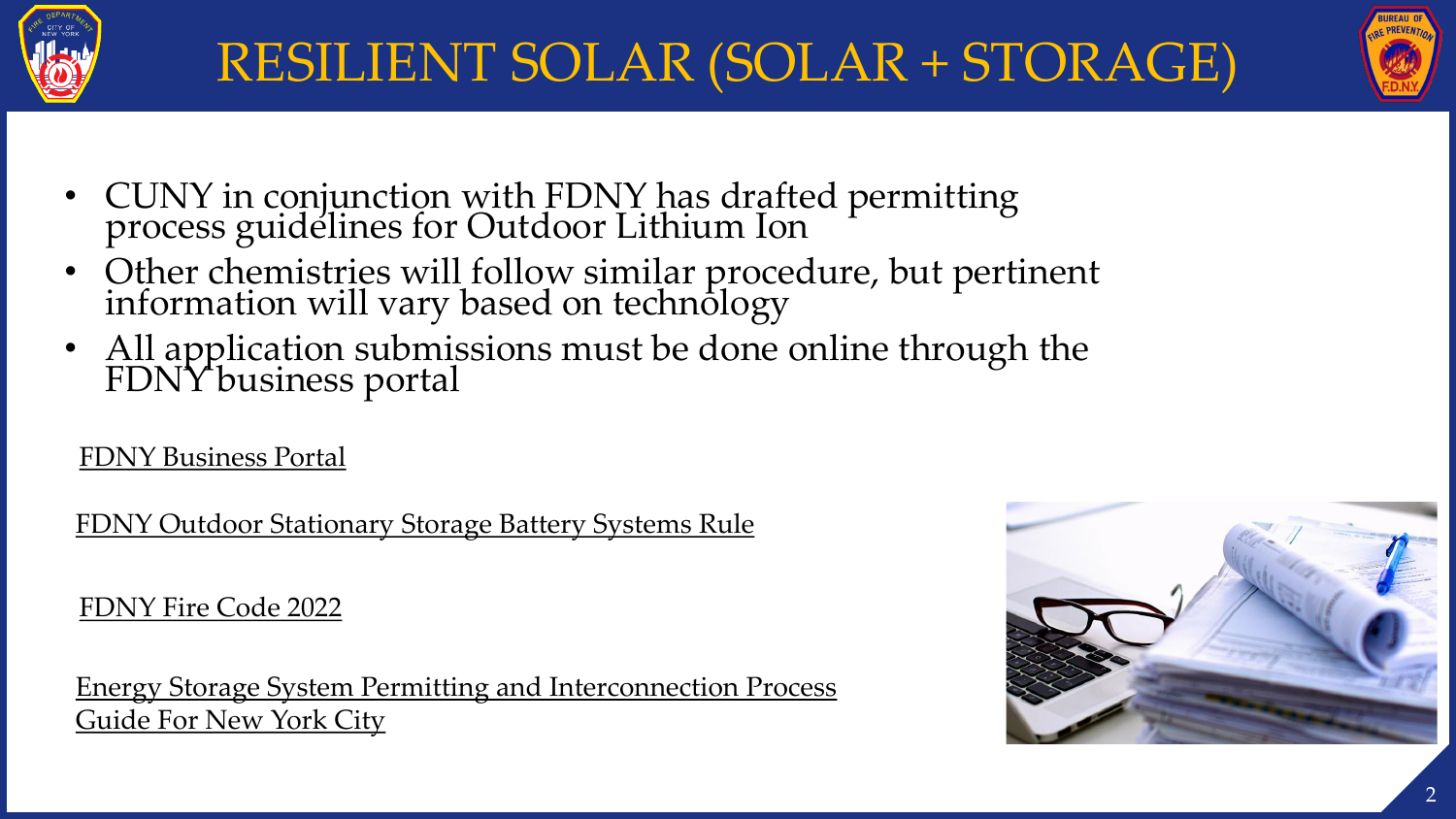



# New York Fire Department Fire Code 2022

- Allows indoor and R-3 occupancies BESS installation
	- The allowed installations and conditions will be noted on the certificate of approval (CoA) for the BESS
- Requires the BESS to be listed to UL 9540 2<sup>nd</sup> edition (2020)
	- Can be listed to UL 9540 1<sup>st</sup> edition (2016), if BESS got listed prior to FC 2022 and is tested to  $9540A$  4<sup>th</sup> edition (2019)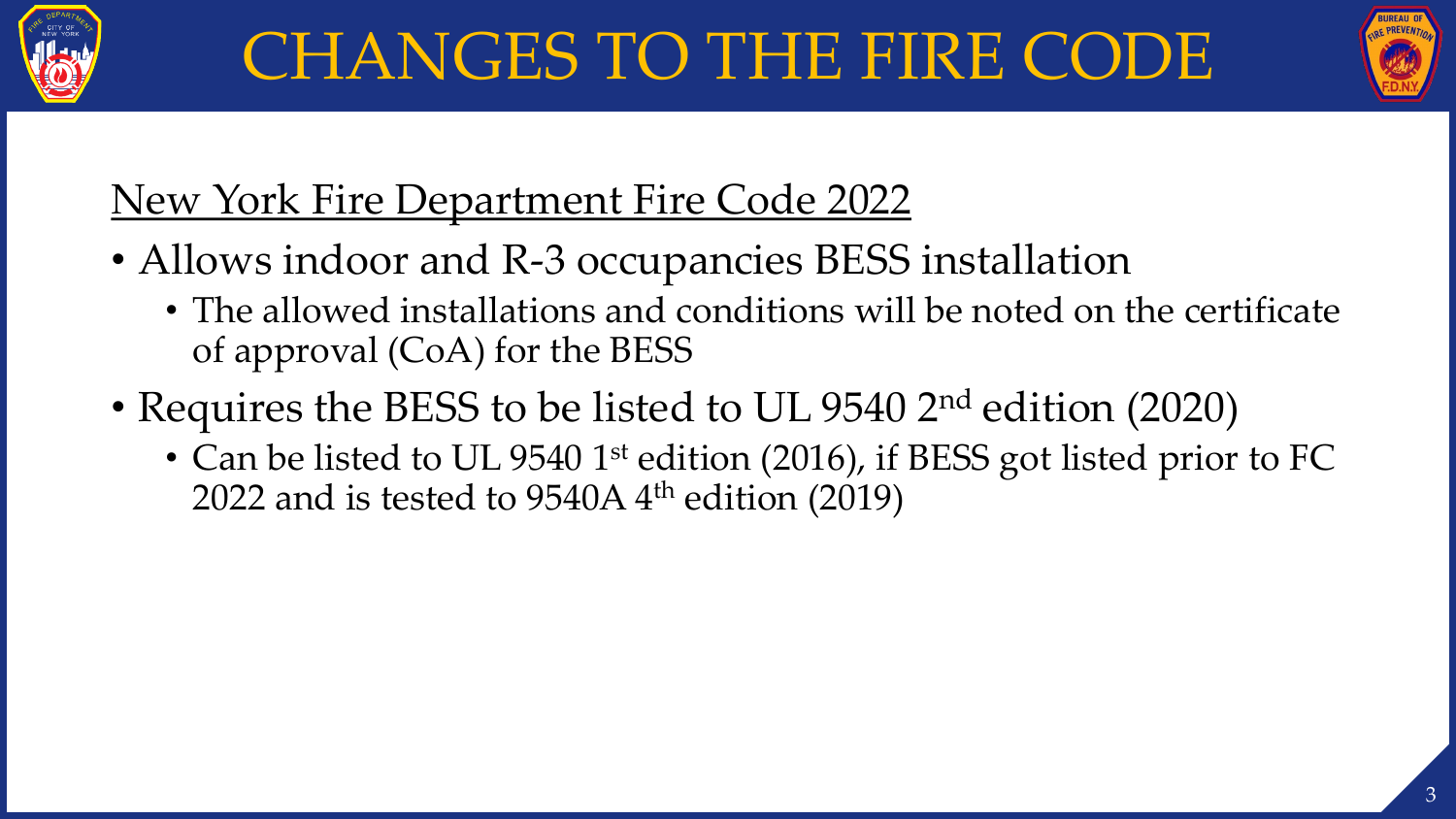

### FILING AN APPLICATION CERTIFICATE OF APPROVAL – NEW EQUIPMENT



- TM-2 Application
- \$625 examination fee
- Narrative that describes the BESS, modes of operation, any incorporated safety system and activation sequence
- Data sheet + cut-sheets of system components
- MSDS for the chemical components within the BESS
- Installation and operational manuals
- UL listing and certification (Listing to UL 9540, UL 1973, UL 1741 and other pertinent UL certifications)
- UL 9540A testing results and hazard mitigation analysis (HMA) or a failure modes and effects analysis done by New York licensed fire protection engineer.
- Emergency response plan (optional)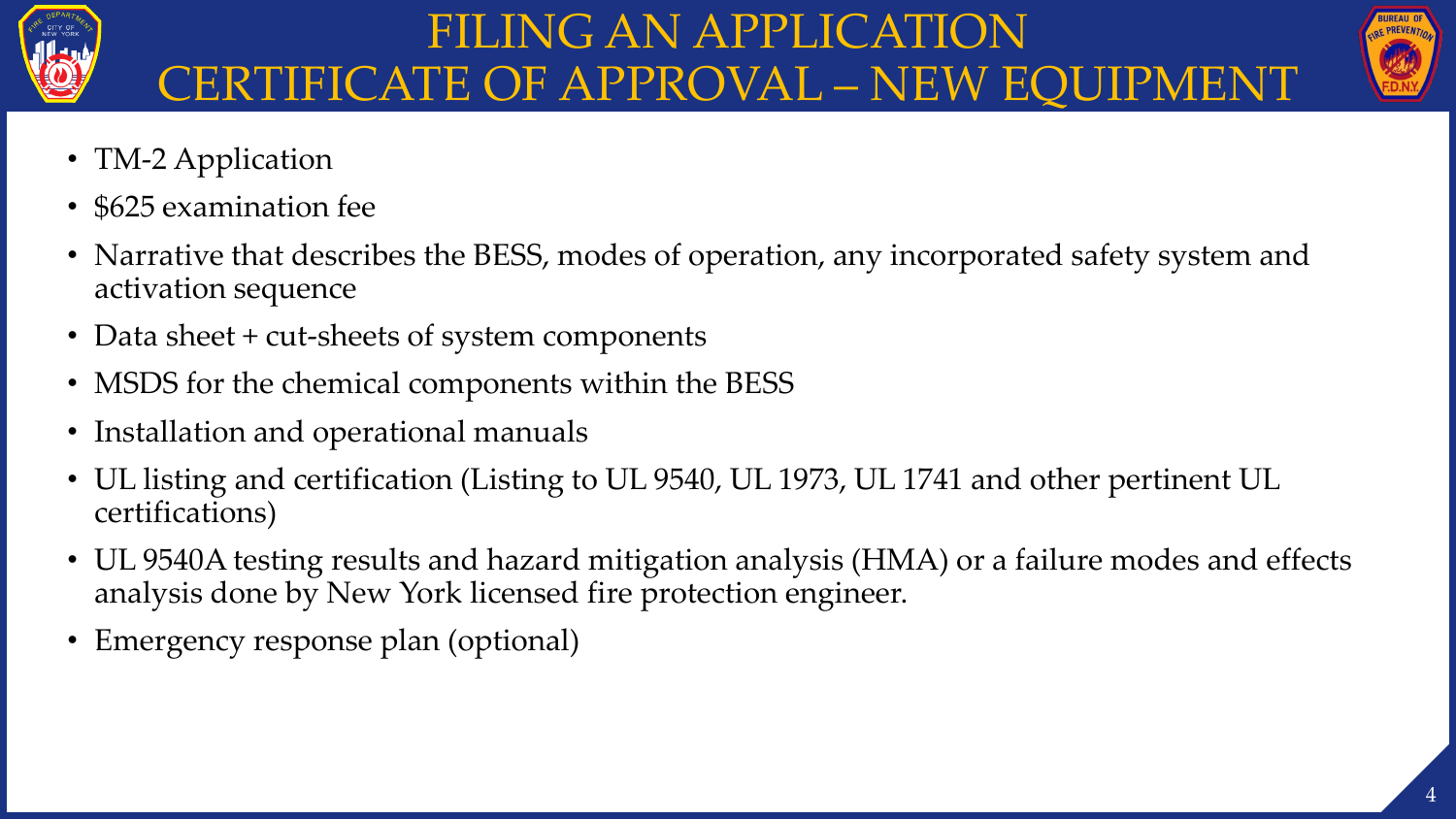



- TM-1 Application
- $$420 + $525$  (\$945 total) examination fee
- Plans Showing Proposed Location
- Narrative for scope of work
- Cut-sheets of system components
- Installation manuals and technical documentation
- Commissioning and Decommissioning plan
- UL Listings
- Other pertinent information (CoA approval, etc.)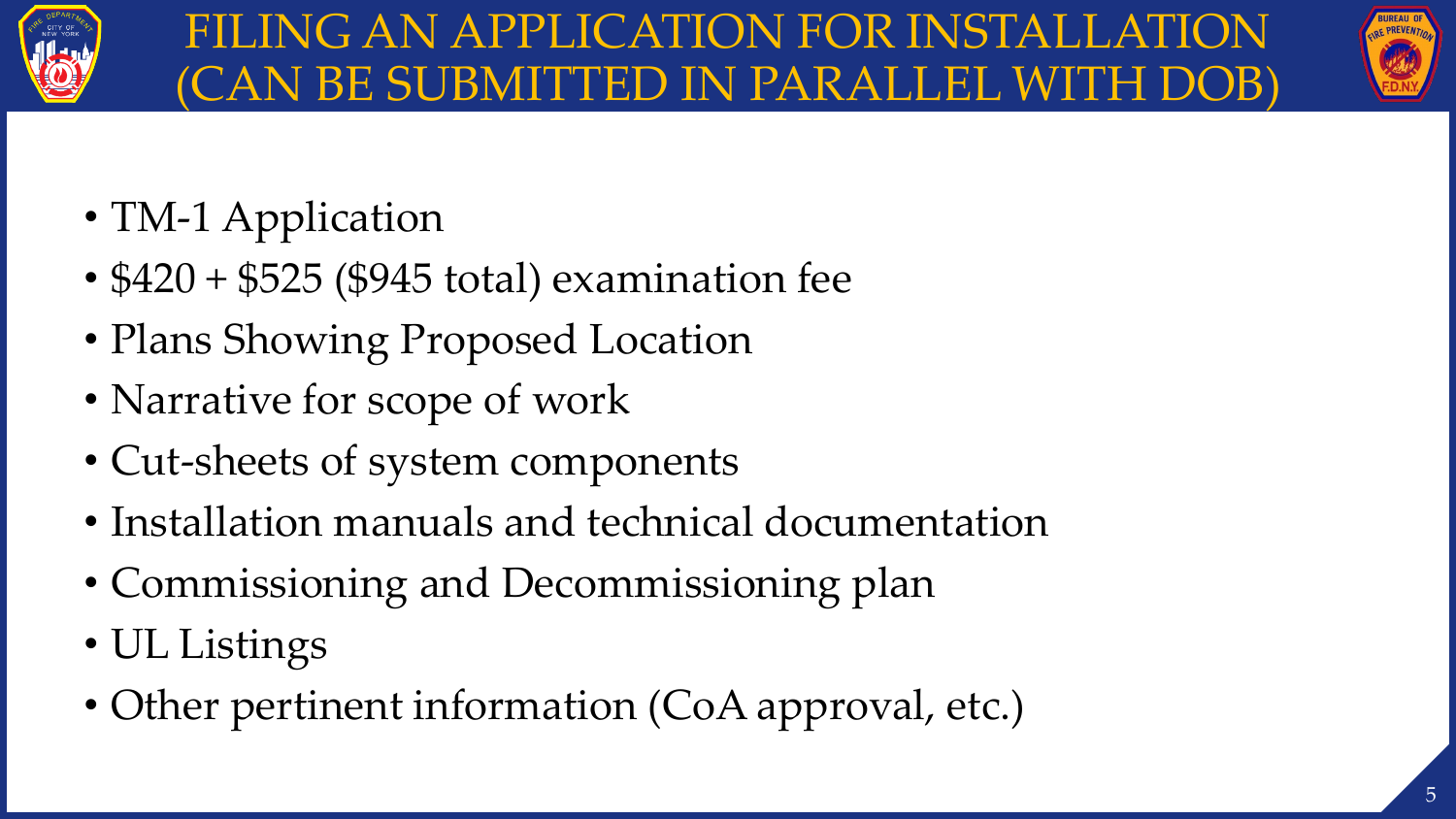



Things that need to be considered:

- Size (what's needed and what hazards that would pose)
- All nearby exposures
- Gas Hazards (Toxicity and Deflagration)
- Fire Protection Systems
- FDNY connections?
- FDNY response? (clean agent and water)
- Certificate of Fitness Holder and SME
- Emergency Response
	- ➢ Shutdown
	- ➢ Emergency signals
	- ➢ Actual emergencies
- Vehicles
- Disposal of the BESS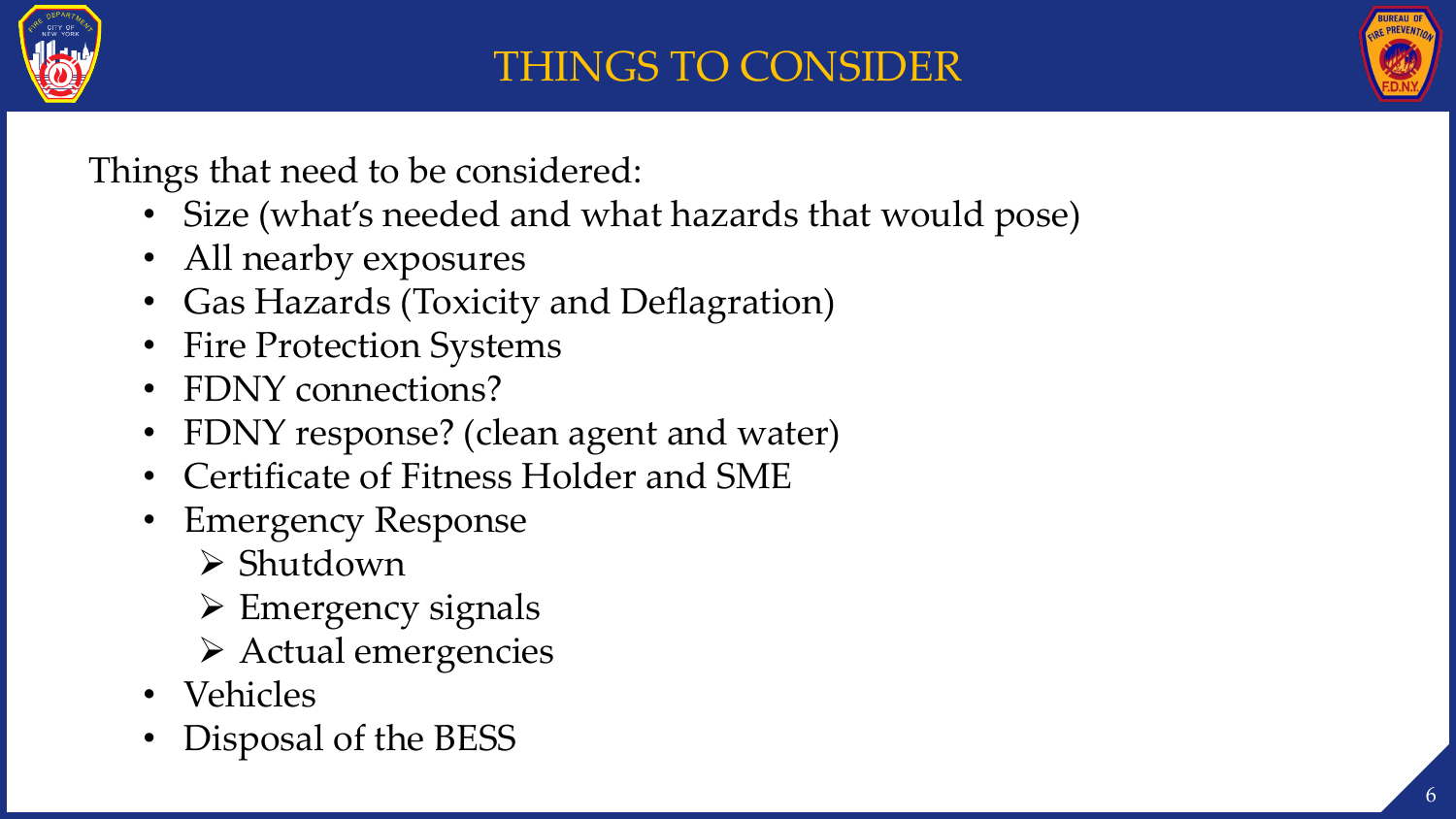

# TYPES OF INSTALLATIONS

- Outdoors
	- Roof top is considered outdoor
- Indoors
- R-3 Occupancies
	- Attached garage
	- Detached garage
	- Mount on exterior wall



www.Estelecomcabinet.com

\* All installations require BESS to have a valid CoA and follow conditions stipulated in the CoA

\*Notice to the Department shall be made in accordance with FC 608.10.3 and 3 RCNY 608-01 (f)(3) for all installations.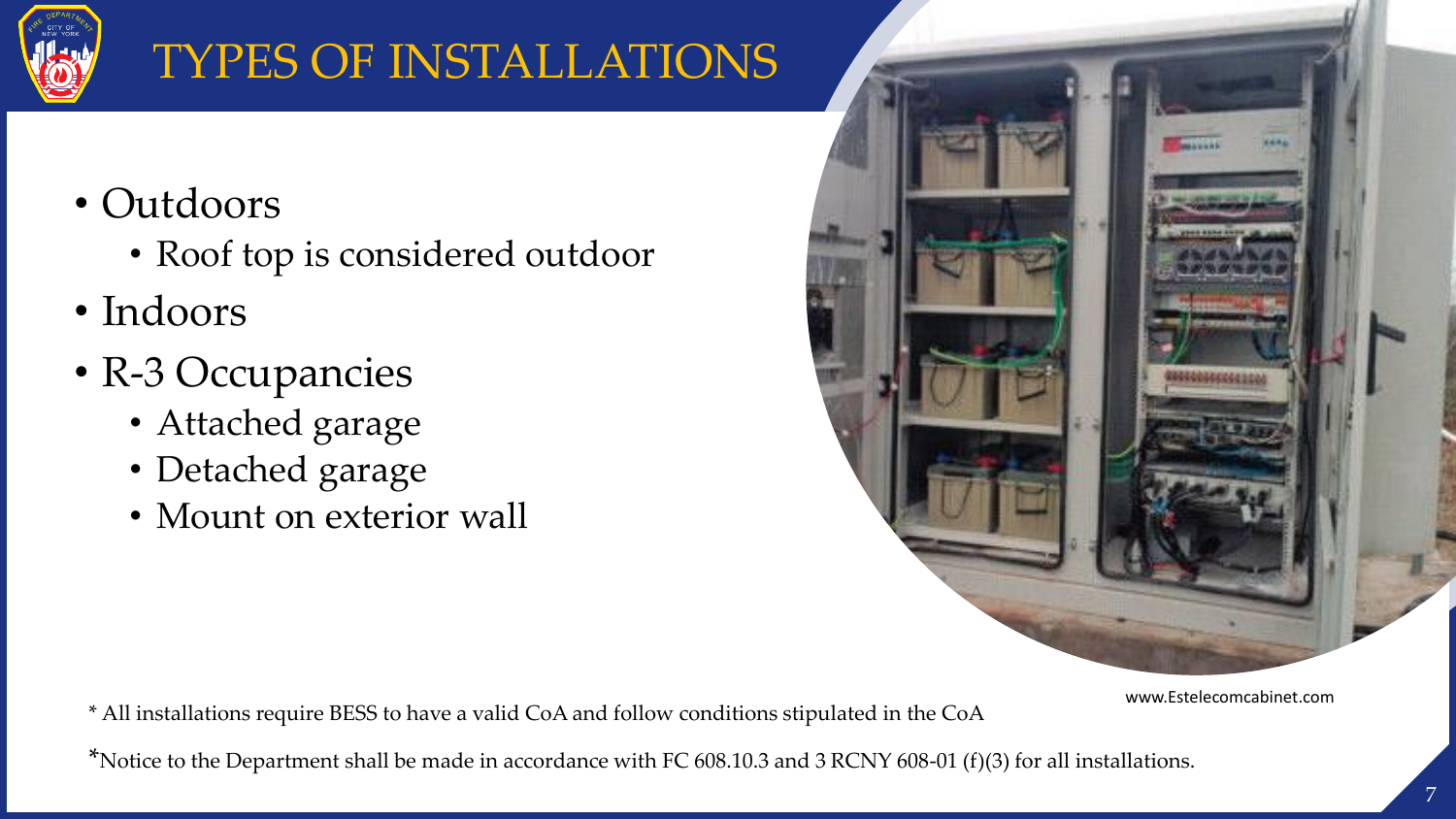



### BESS Size Limit

- Attached garage (20 kWh per dwelling unit)
- Detached garage / Exterior wall (40 kWh per dwelling unit)

**Installation Requirements** 

- BESS has CoA
	- Follow FC 608.13 and conditions in CoA
- BESS doesn't have TM-2
	- File TM-2, Installation not allowed without CoA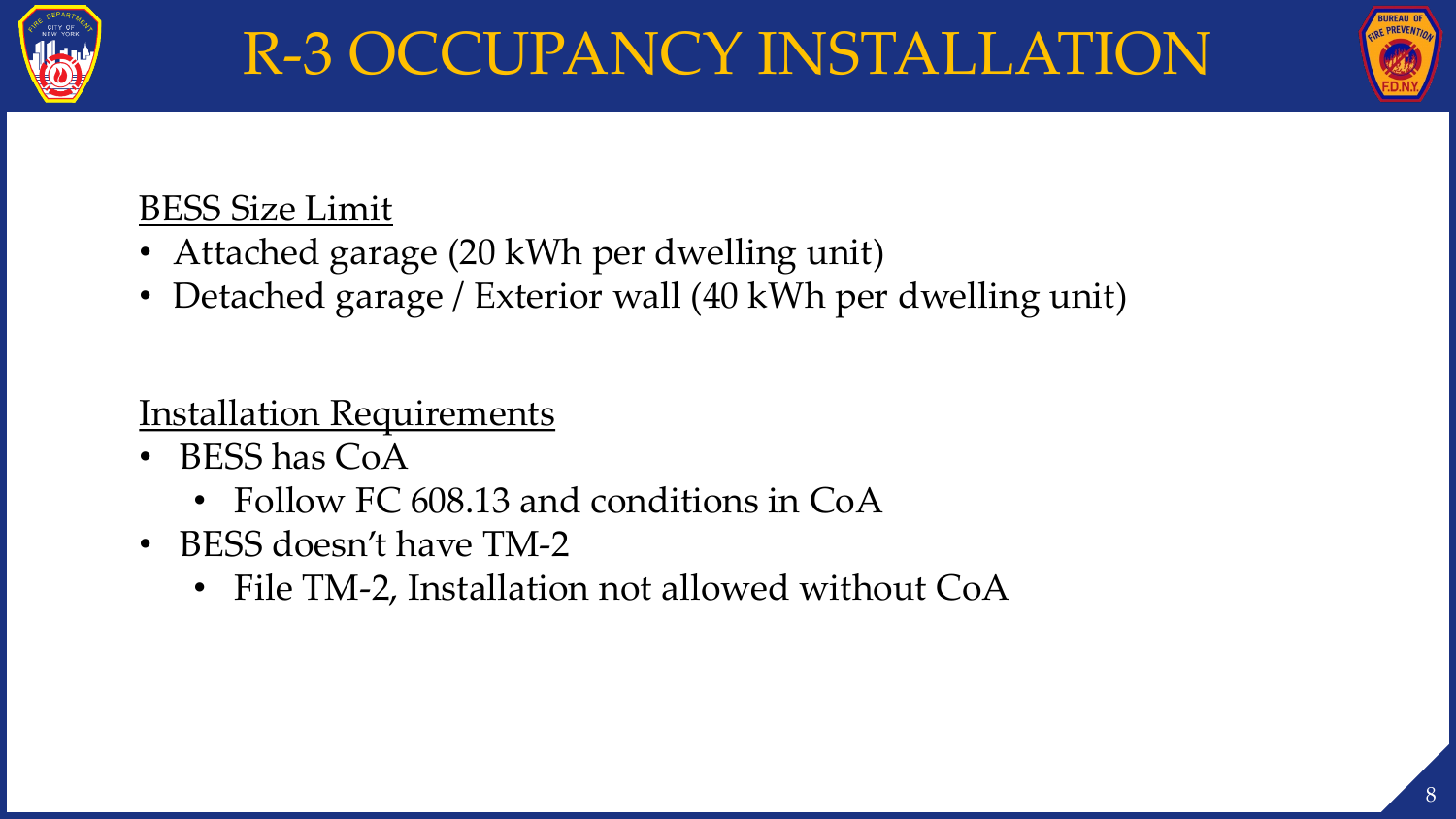

# OUTDOOR INSTALLATION

### BESS Size Limit

• No size limit

### Installation Requirements

- BESS has CoA
	- Follow requirements in 3 RCNY 608-01 based on BESS energy density
	- File TM-1 for site specific installation approval
	- File TM-1 based on 3 RCNY 608-01 for:
		- Fire Alarm system
		- Non-water based fire suppression (if included in BESS)
		- NFPA 15 designed water spray system
- BESS doesn't have TM-2
	- File TM-2, Installation not allowed without CoA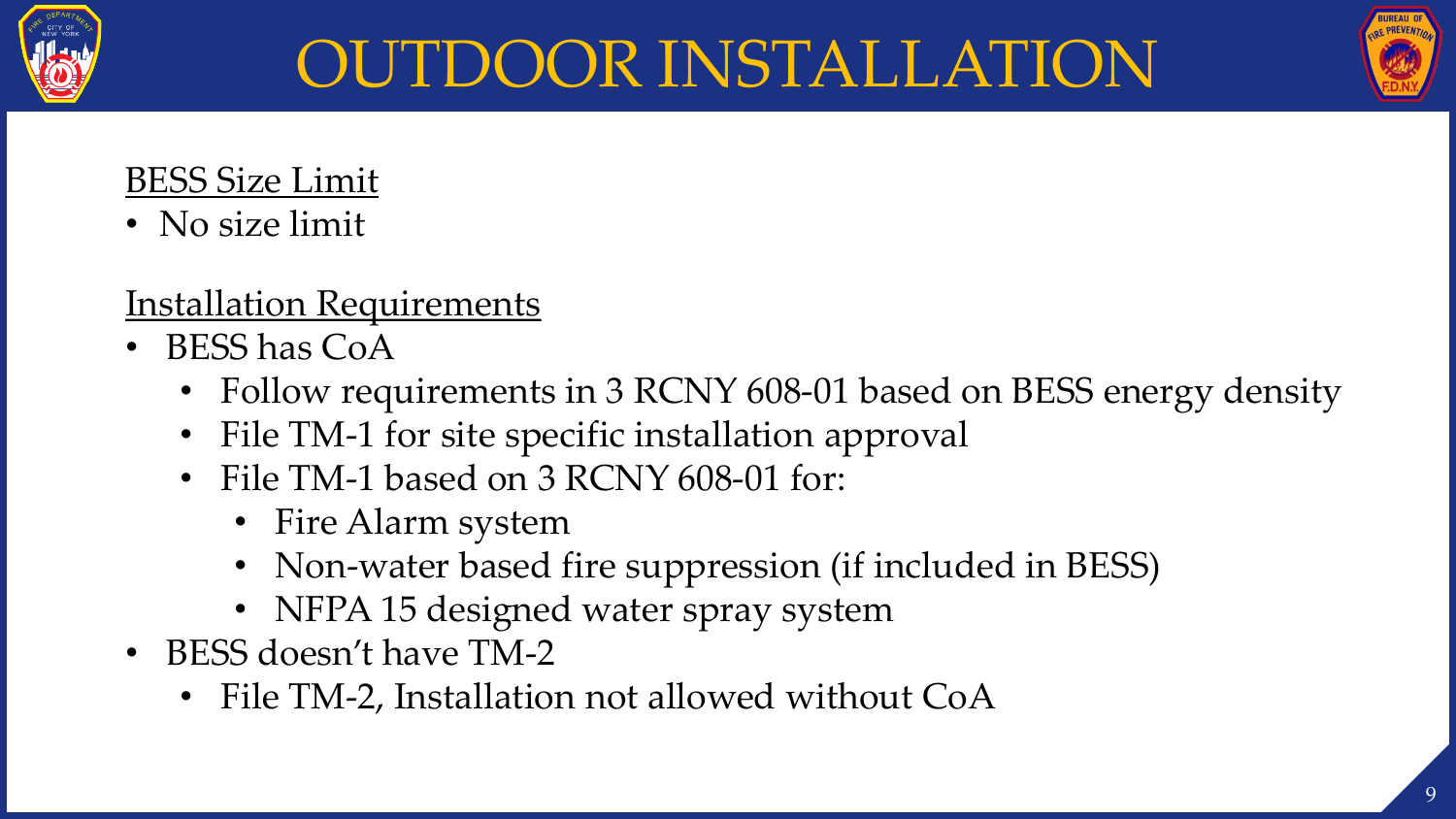

# INDOOR INSTALLATION

#### BESS Size Limit

- Follows FC Table 608.9.1.1
	- Control areas limitations set forth in FC 5003.8.3.3

#### Installation Requirements

- BESS has CoA
	- Installation parameters within CoA, requirements of FC 608.9.1, manufacturer requirements
		- No need to file TM-1 with FDNY and only needs DOB approval
	- Installation parameters not within CoA, requirements of FC 608.9.1, manufacturer requirements
		- File TM-1 for site specific installation approval
- BESS doesn't have CoA
	- File TM-2, Installation not allowed without CoA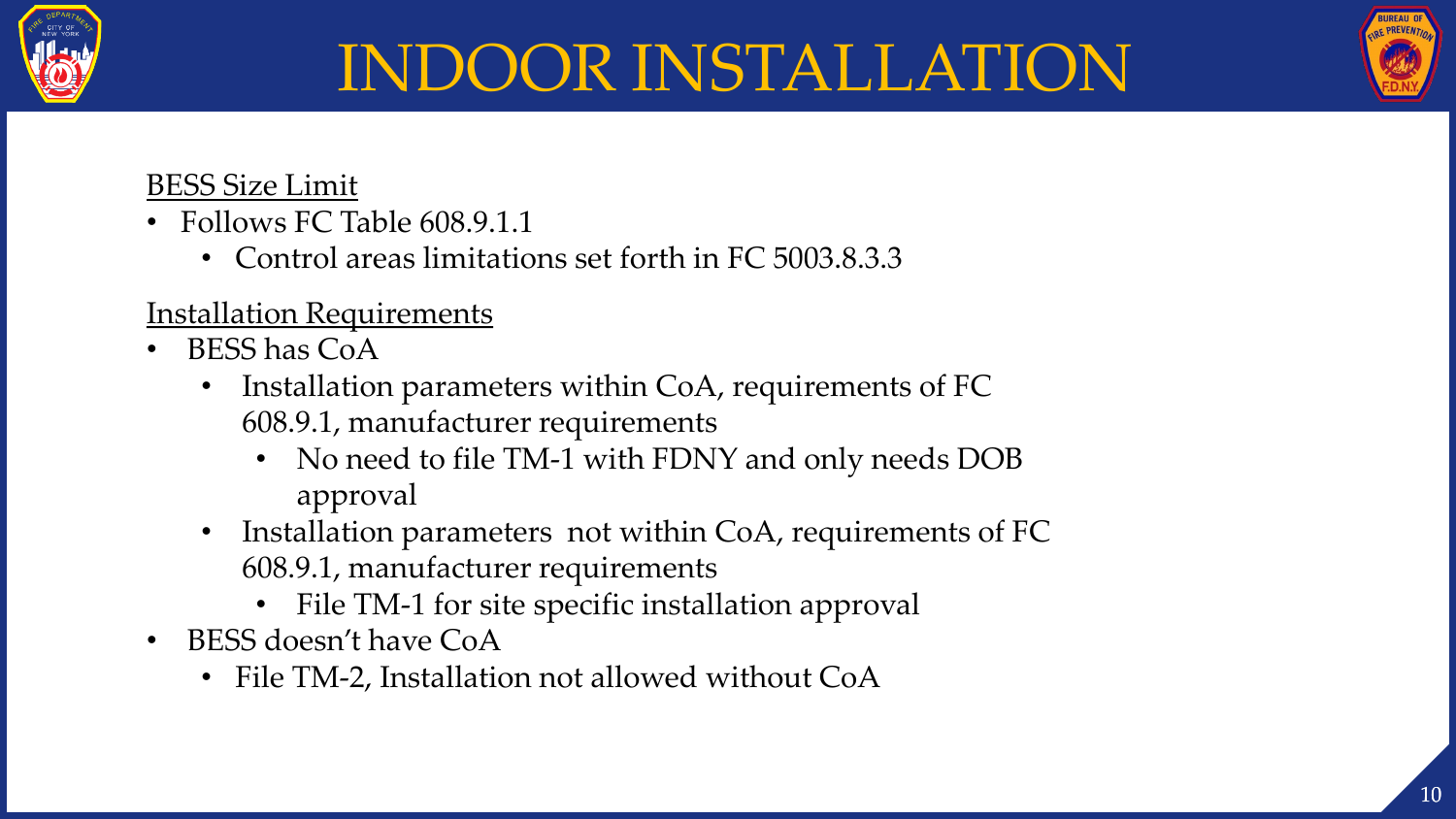



### TM-2 Filing Procedure

For the equipment approval (Certificate of approval) Go to FDNY Business:

- 1. Select **Design and Installation Application**;
- 2. Select **Technology Management Application**;
- 3. Select **Certificates of Approval Application New/Renewal/Amendment**
- 4. Pay fee and upload all necessary documents

\* If there is any questions or concerns, please direct them to FDNY.businesssupport@FDNY.nyc.gov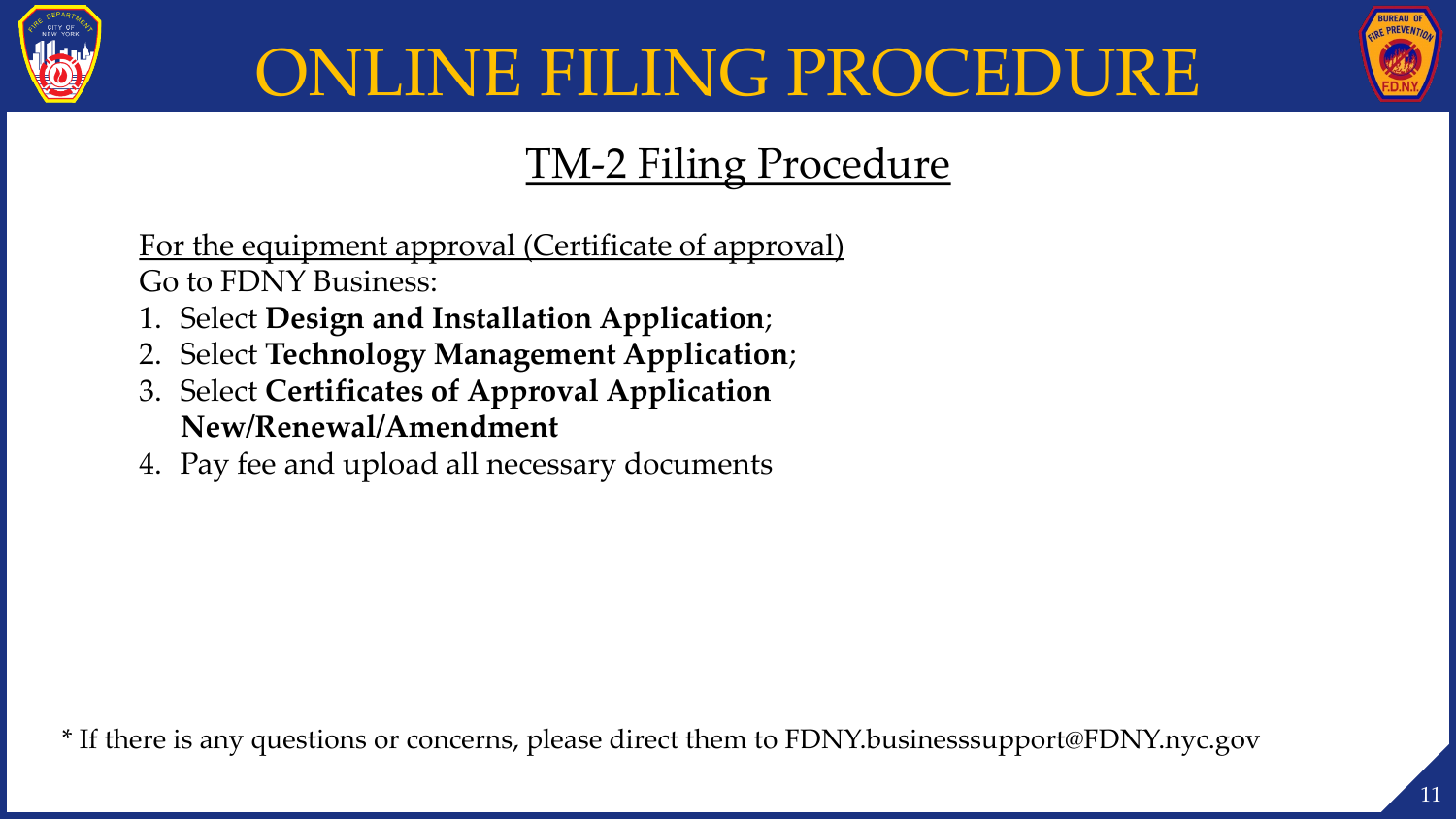



### TM-1 Filing Procedure

For the site-specific approval (Letter of Acceptance)

Go to FDNY Business:

- 1. Select **Design and Installation Application**;
- 2. Select **Technology Management Application**;
- 3. Select **Engineering Application/Amendment, Category Stationary (Battery) Energy Storage System**
- 4. Pay fee and upload all necessary documents

For the Fire Alarm portion

FDNY Business:

- 1. Select **Design and Installation Application**;
- 2. Select **Technology Management Application**;
- 3. Select **Fire Alarm Application New/Amendment**
- 4. Pay fee and upload all necessary documents

If system is provided with Internal Clean Agent System:

For the non-water based Fire Extinguishing System (clean agent Mechanical portion) (Letter of Acceptance) (TM-1 Form) Go to FDNY Business:

- 1. Select **Design and Installation Application**;
- 2. Select **Technology Management Application**;
- 3. Select **Engineering Application/Amendment, Category Non‐water fire extinguishing systems (FC904), Sub-category Clean agent systems (FC904)**
- 4. Pay fee and upload all necessary documents

For the Water-Based Fire Extinguishing System (NFPA 15)<sup>\*\*</sup> FYI the design density of the water-based system (NFPA 15) shall be 0.5 gpm/ft<sup>^2</sup> \*\* Go to FDNY Business:

- 1. Select **Design and Installation Application**;
- 2. Select **Technology Management Application**;
- 3. Select **Engineering Application/Amendment Category Other**
- 4. Pay fee and upload all necessary documents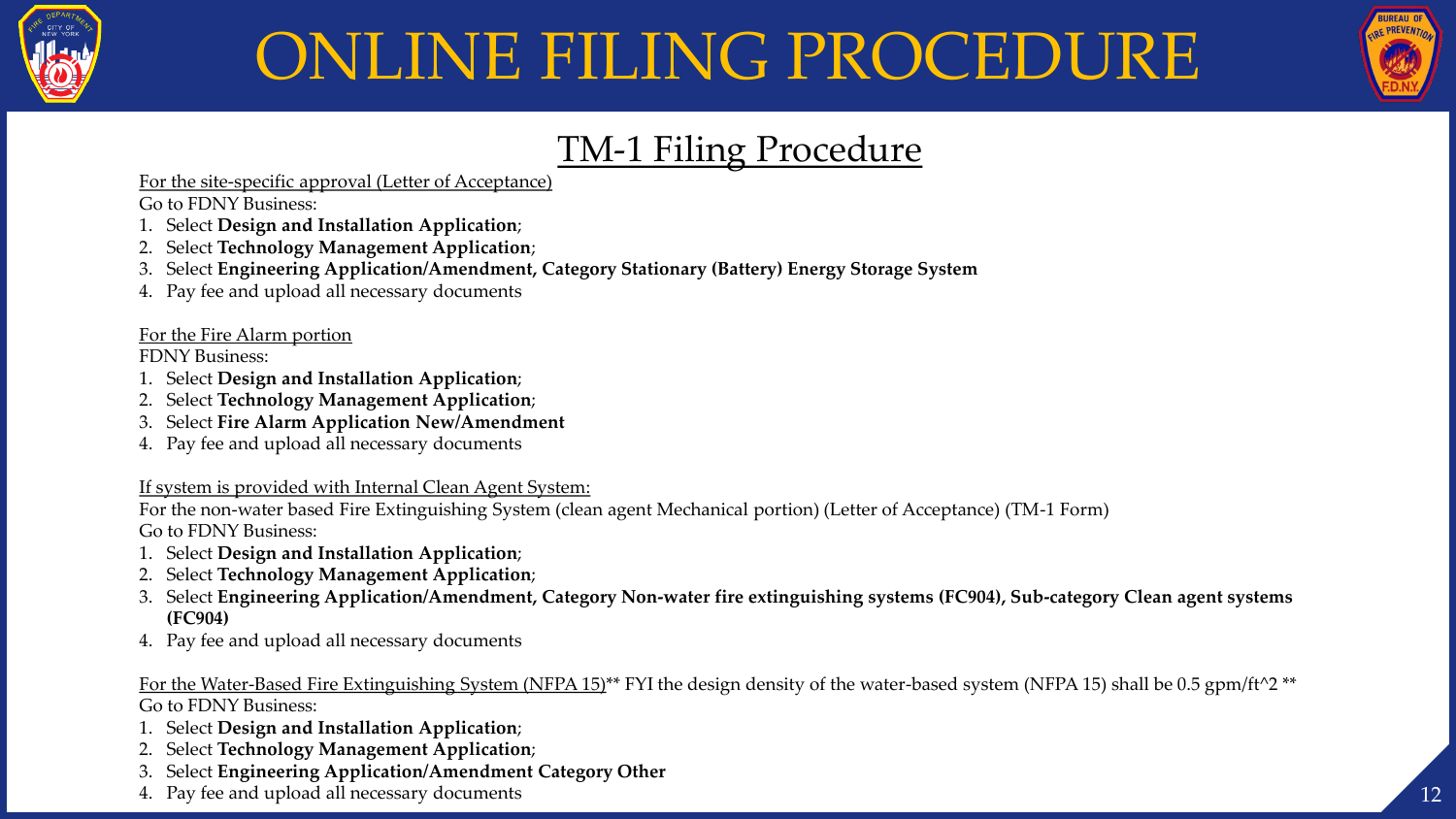



# **BESS Description**

- System size (kWh and kW)
- Applicable product standards met
- Battery specific:
	- Number of Batteries
	- Battery Chemistry
	- Voltage
	- UL Listings (UL 1973, UL 9540 etc.)
	- Cascading Protection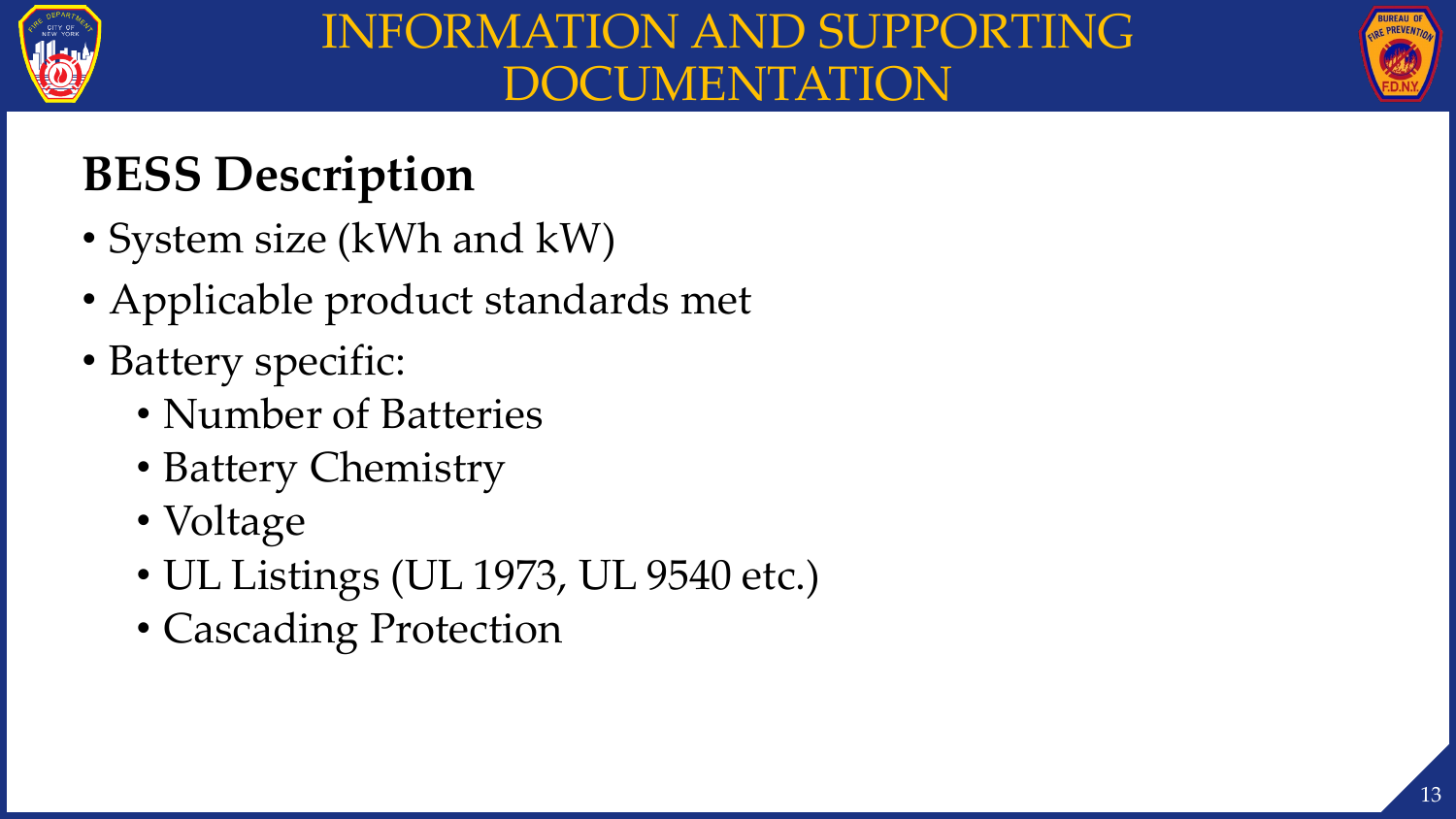



- Battery Encasement:
	- Number and type of racks
	- Cabinet information (if provided)
	- Ventilation for off gassing (if required)
	- Deflagration venting (if required)
- Inverter:
	- Size
	- Type
	- UL Listing
	- Monitors for: over current, over temperature, etc.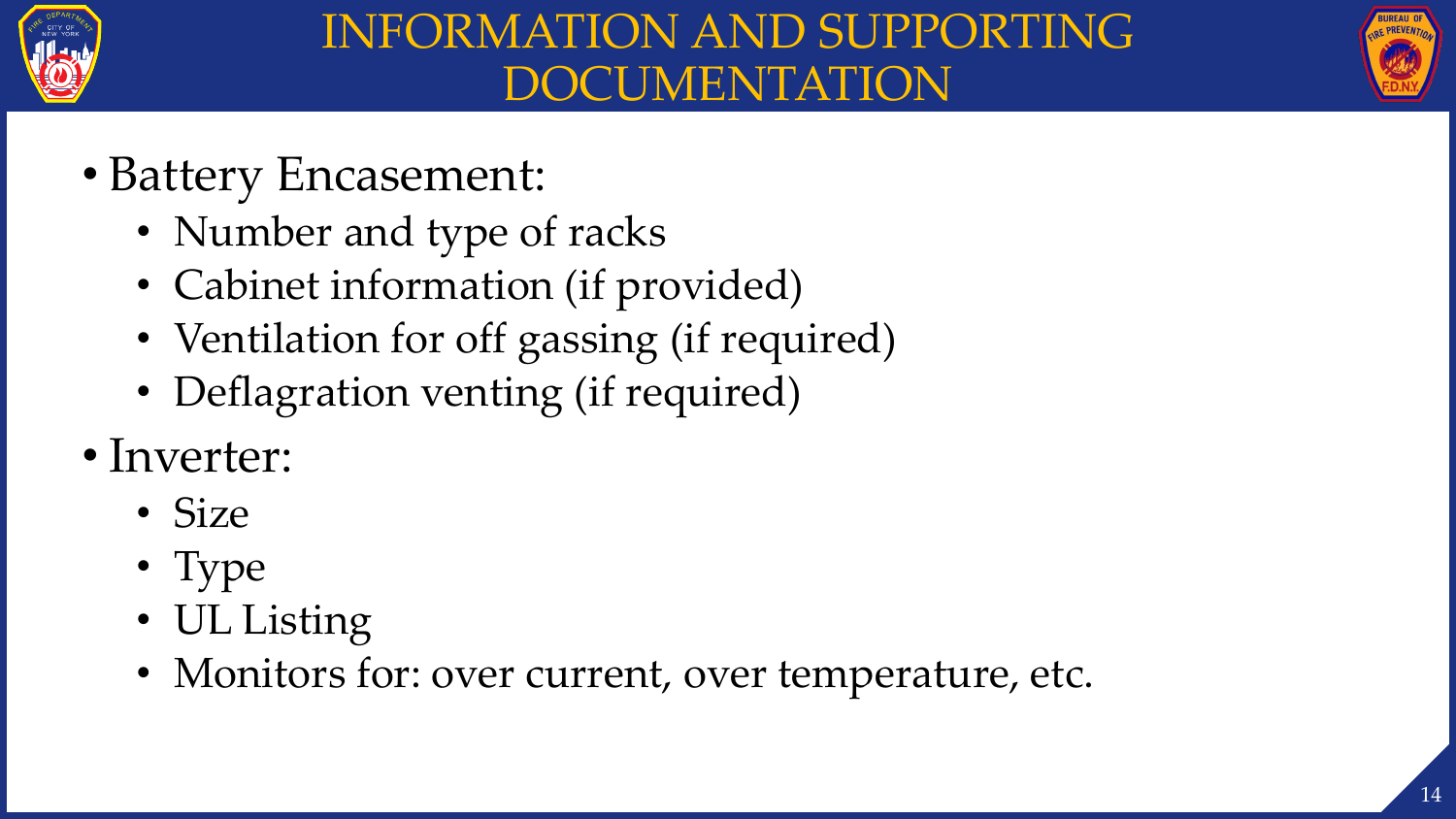



- Battery Management System (BMS):
	- Description of system
	- Monitors for: battery voltages, temperatures, current, etc.
- Safety measures:
	- Additional safety monitors not captured in the system description
		- ➢Ex. Hydrogen sensors, ground fault protection, etc.
	- Sequence of events if malfunction happens at battery or system level
		- ➢Explain how software detects malfunctions
	- Arc Fault Protection as per NEC 2014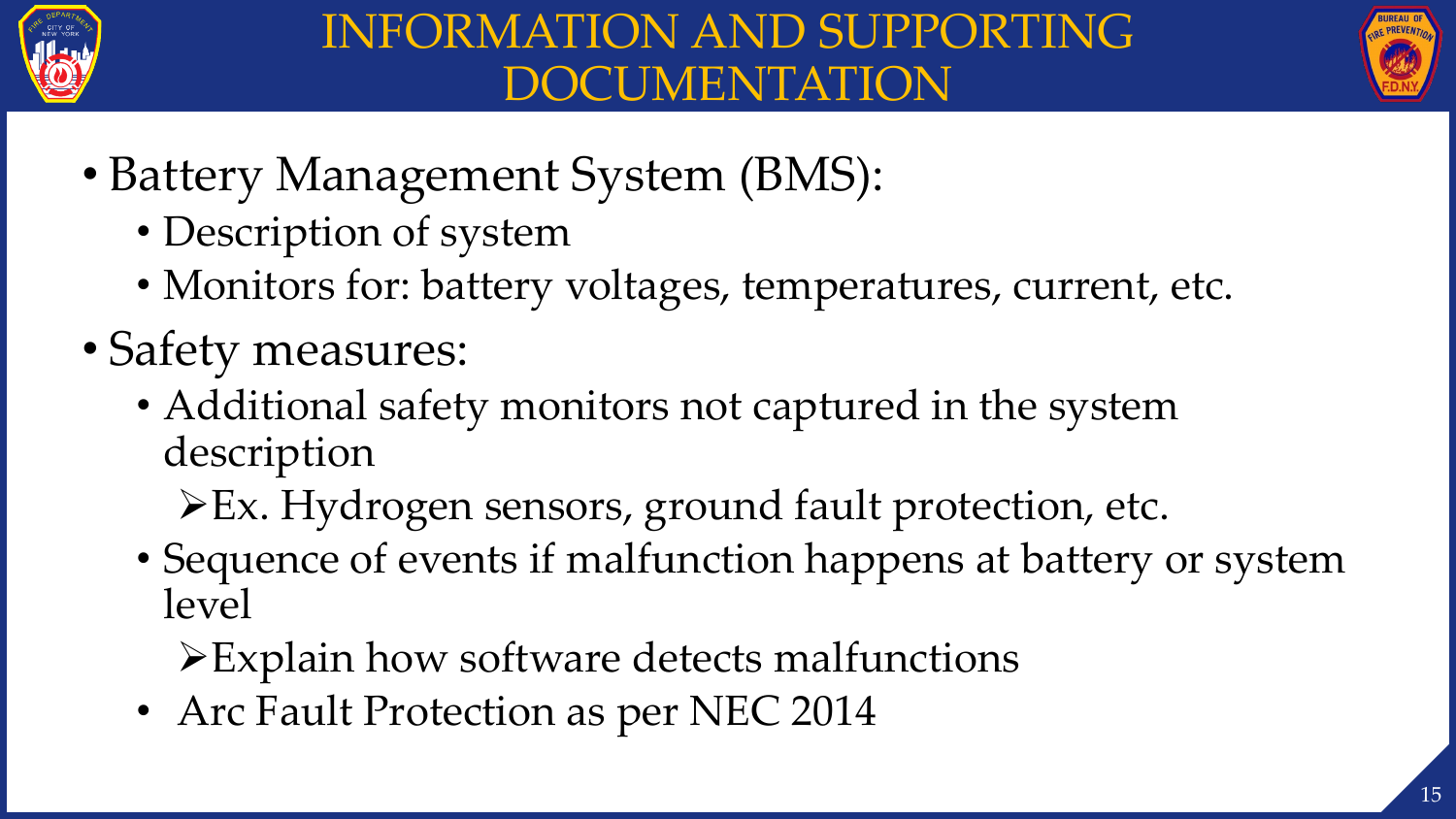



- Process to shut down system
	- Rapid Shutdown As per NEC 2014
	- Location of Rapid Shutdown Switch
	- Use of software to shut down
	- List who has access to these systems
- Specify any existing dangers
	- Ex. Isolation of the system does not remove any charge present in the batteries.
- Commissioning and decommissioning plans
	- NFPA 855 for guidance
- Emergency Management Plan
	- Detailed plan of action in the event of failure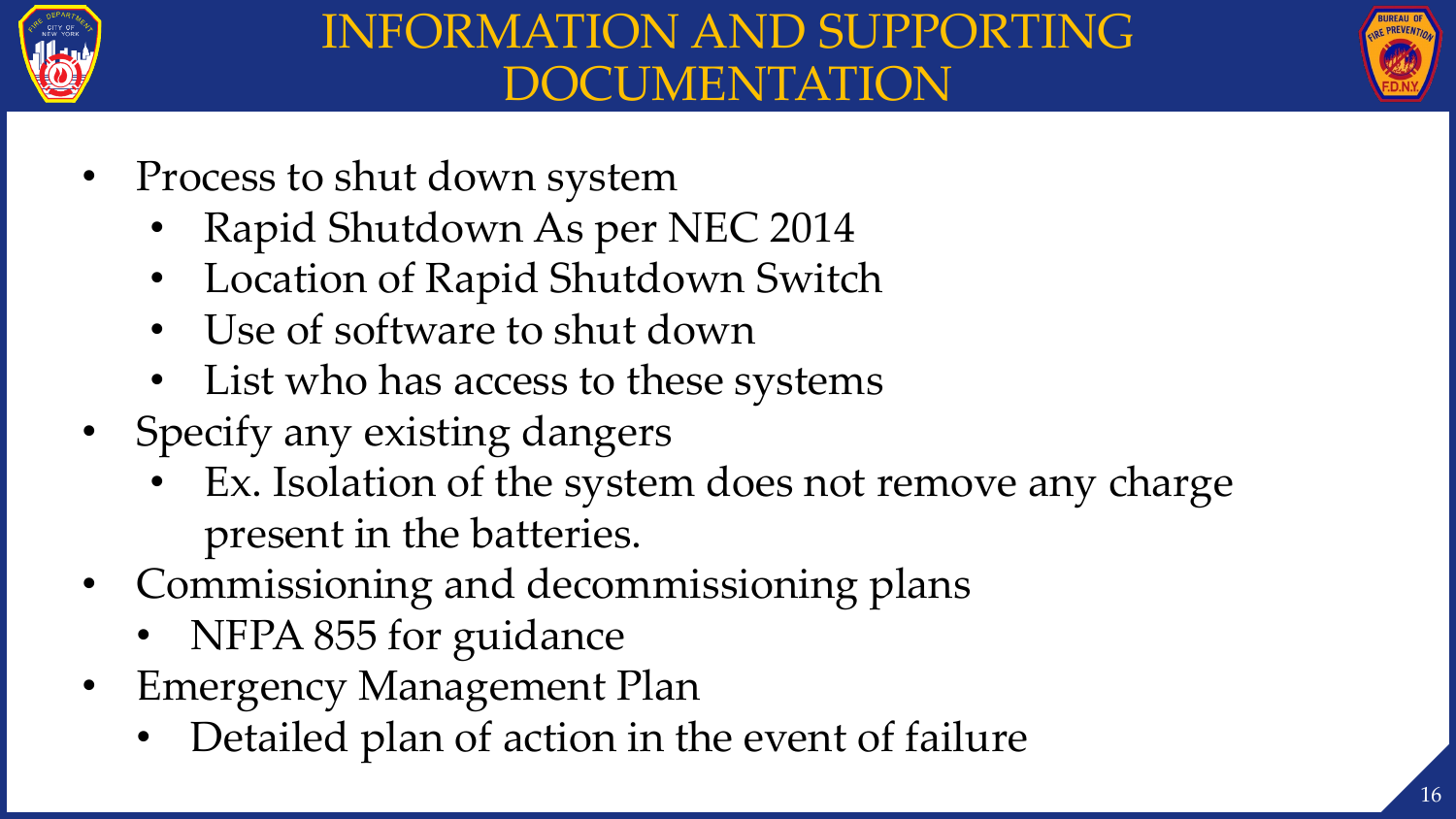

# INFORMATION AND SUPPORTING DOCUMENTATION



### **Building Information**

- Building Construction type (Non-Combustible)
- Building Use and Occupancy
- Description of where BESS will be located (indoor, outdoor etc.)
- Available FDNY access to BESS
- Description of Ventilation system for entire building and HVAC intakes in the vicinity of proposed BESS location
- Description of water-based suppression system, and for location of BESS (may require additional protection depending on technology)
- Standpipe hose outlet locations near installation
- Emergency exit locations
- Fire hydrant locations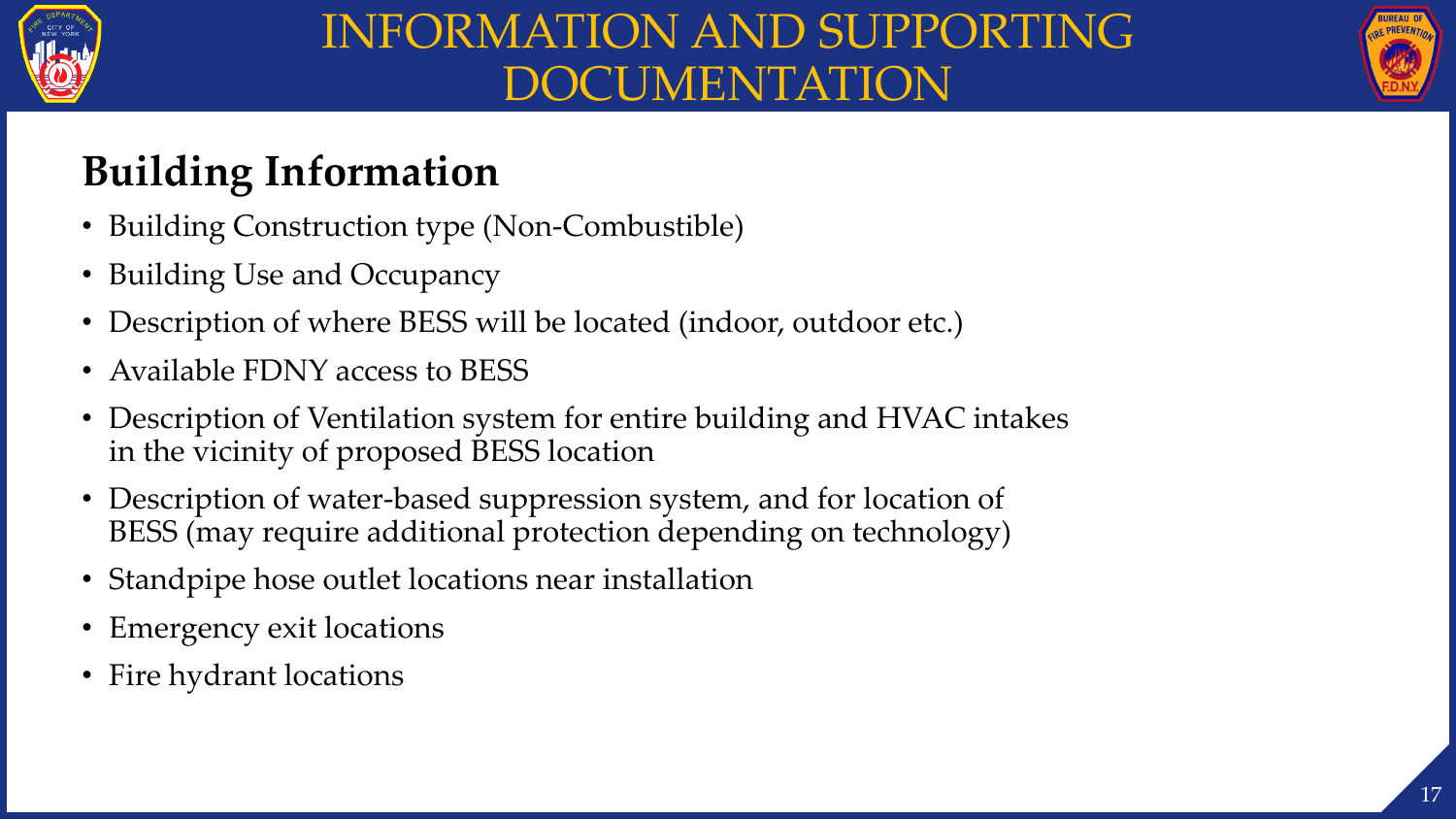

# REVIEW PROCESS



18

Applicant submits all required paperwork

Once submitted, the application will be reviewed by FDNY and if any information is required a letter of deficiency will be issued through the FDNY portal

If needed FDNY will contact the applicant to set up a joint site visit, conducted by Tech-Management and HazMat

FDNY will notify applicant of decision; if approved, a Letter of Acceptance (LOA) or Conditional Letter of Acceptance (CLOA) will be issued

\*Approval shall be obtained from NYC Department of Buildings (DOB) and all other agencies having jurisdiction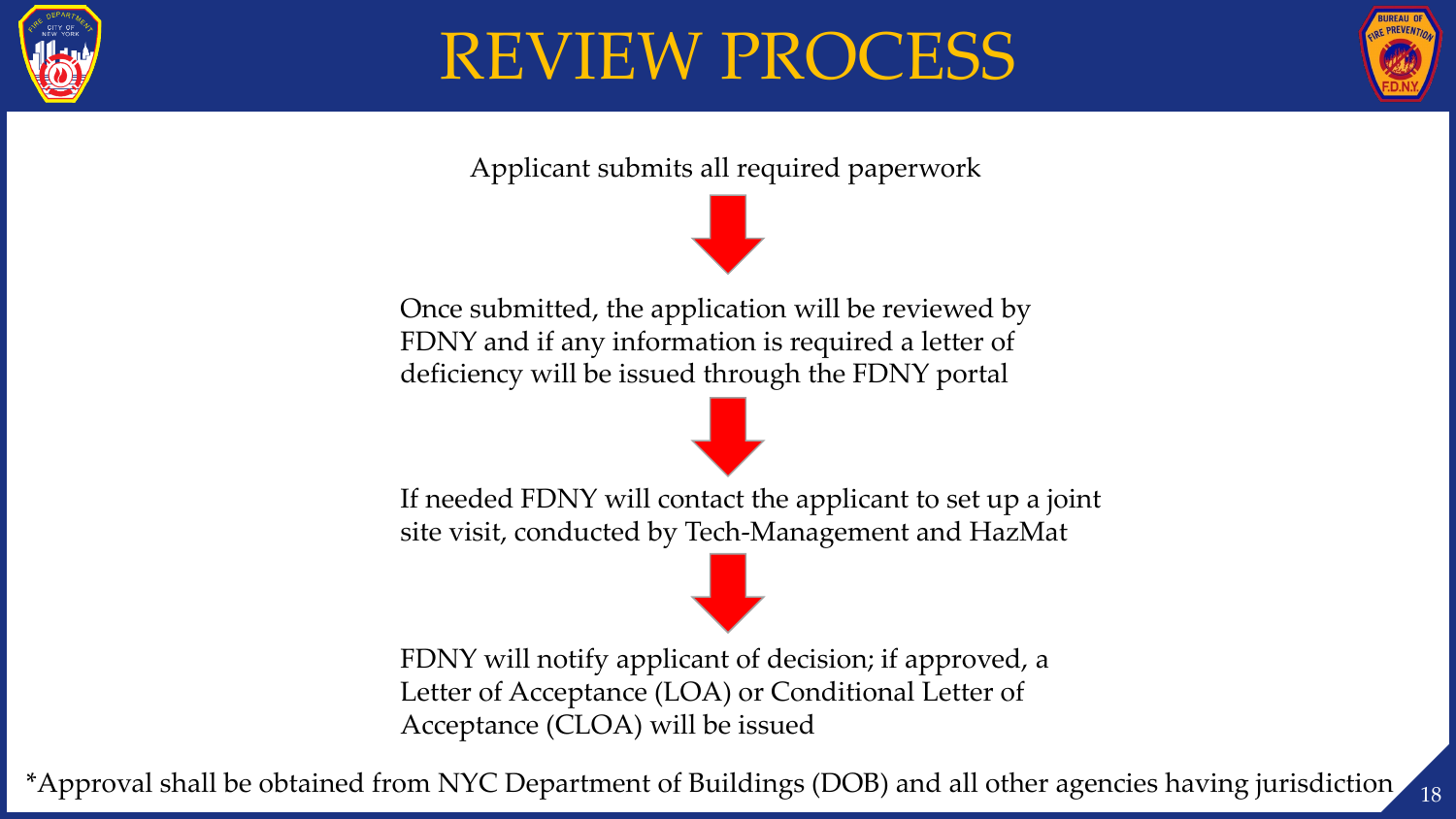



**Chief Brian Cordasco**, Chief of Technology Management, Brian.Cordasco@fdny.nyc.gov

**Kam Chan**, Director of Technology Management, Kam.Chan@fdny.nyc.gov

**Winnie Lei**, Assistant Deputy Director, Winnie.lei@fdny.nyc.gov

**Chief Michael Maiz**, HazMat Chief, Michael.Maiz@fdny.nyc.gov

**Ratan Roy, P.E**, Sustainability Unit, Ratan.Roy@fdny.nyc.gov

**Alexander Banc**, Sustainability Unit, Alexander.Banc@fdny.nyc.gov

**Yash Patel**, Sustainability Unit, Yash.Patel@fdny.nyc.gov

**Ningshengjie Gao**, Sustainability Unit, Ningshengjie.Gao@fdny.nyc.gov